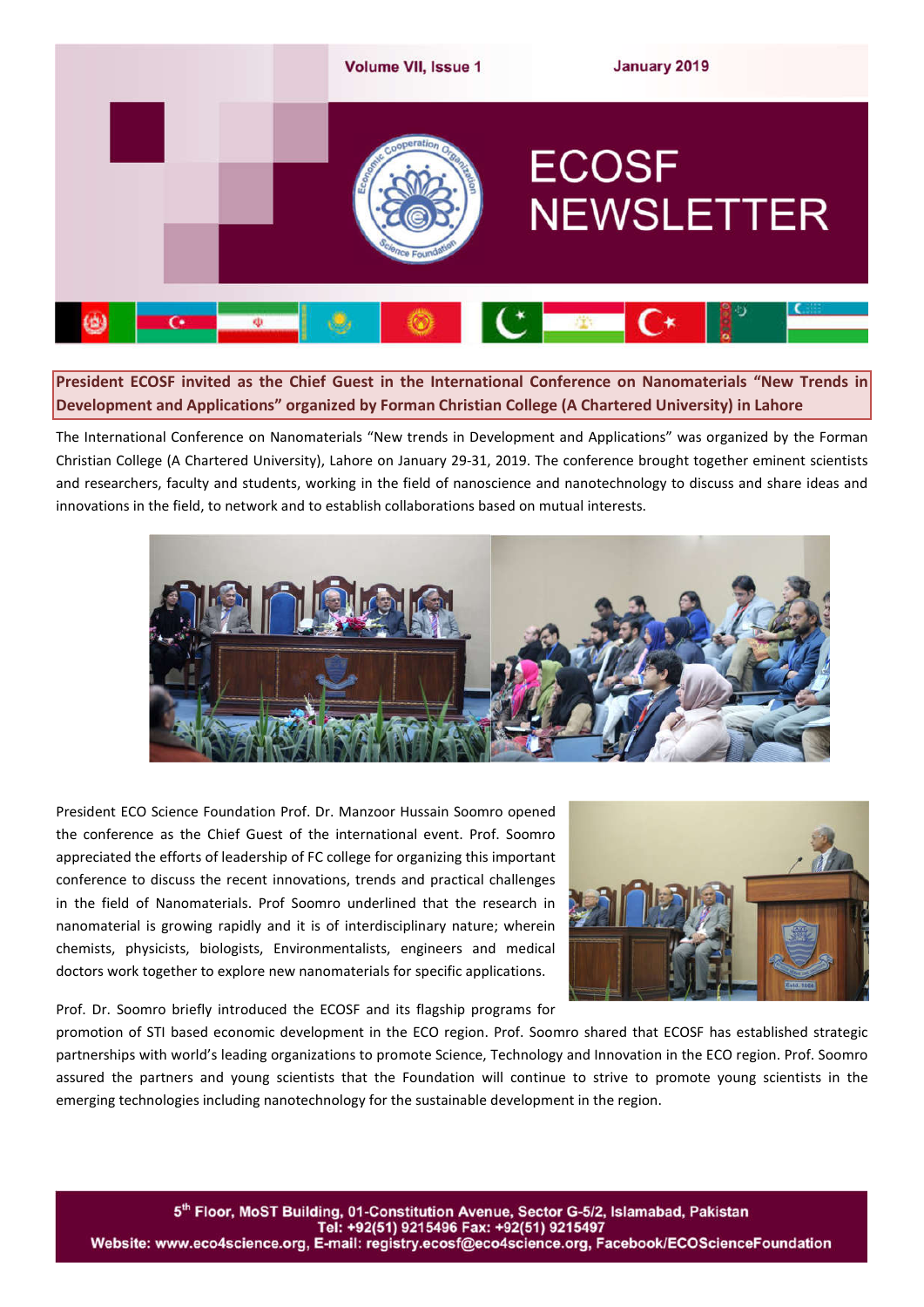# **ECOSF NEWSLETTER**

**Ministry of Foreign Affairs of Pakistan launched the 'Science Diplomacy' Initiative to leverage international cooperation and collaboration to achieve UN SDGs** 

Ministry of Foreign Affairs (MoFA) Government of Pakistan organized the first-ever high level inter-agency meeting of Science Diplomacy initiative at the foreign office on January 16,2019 in Islamabad. The meeting was inaugurated by the Foreign Minister of Pakistan Shah Mahmood Qureshi. The meeting was attended by senior representatives from both public and private sector dealing with health, education, science and technology, energy, climate change, food security, industries and SDGs. On behalf of ECOSF, its President Prof. Dr. Manzoor Hussain Soomro and Engr. Khalil Raza Scientific Officer ECOSF participated in the meeting.

The initiative would focus on establishing international research collaborations, capacity building, improving public health, matching labour skills with international market requirements and to improve Pakistan's access to smart technologies and international technical assistance, especially in the context of the implementation of the UN SDGs. It is important to mention here that MoFA has also designated a focal point for Science Diplomacy Division to act as a liaison between national S&T stakeholders and international partners.



In his welcome remarks, the Foreign Minister Shah Mehmood Qureshi outlined the main contours of the Science Diplomacy initiative which is to promote constructive international partnerships in science and technology and to deal effectively with trans-boundary challenges such as climate, energy, water, poverty reduction, health and education.

Foreign Secretary Ms. Janjua in her remarks highlighted the fact that the idea of using Science as an instrument for Diplomacy was not new. This was being actively pursued by many countries as a vital tool of foreign policy

The important role of relevant ministries, government departments, educational institutions and private sector entities in international collaborations in Science and Technology was also underscored. Foreign Office hoped to act as a catalyst for all such endeavors in line with the national development priorities and S&T policies and strategies.

Dr. Tariq Banuri, (Chairman), Higher Education Commission, Dr. Yusuf Zafar, (Chairman), Pakistan Agricultural Research Council (PARC), Prof. Dr. Iqbal Chaudhry, Director HEJ institute, University of Karachi, Brig. Dr. Aamer Ikram, (Executive Director), National Institute of Health, Islamabad, Dr. Erum Khan, (Chair of Institutional Biosafety Committee), Agha Khan University and Dr. Nasir Khan, Executive Director, National Vocational and Technical Training Commission (NAVTTTC), presented proposals in their areas of expertise outlining possible avenues for international cooperation and the role of Ministry of Foreign Affairs in that regard.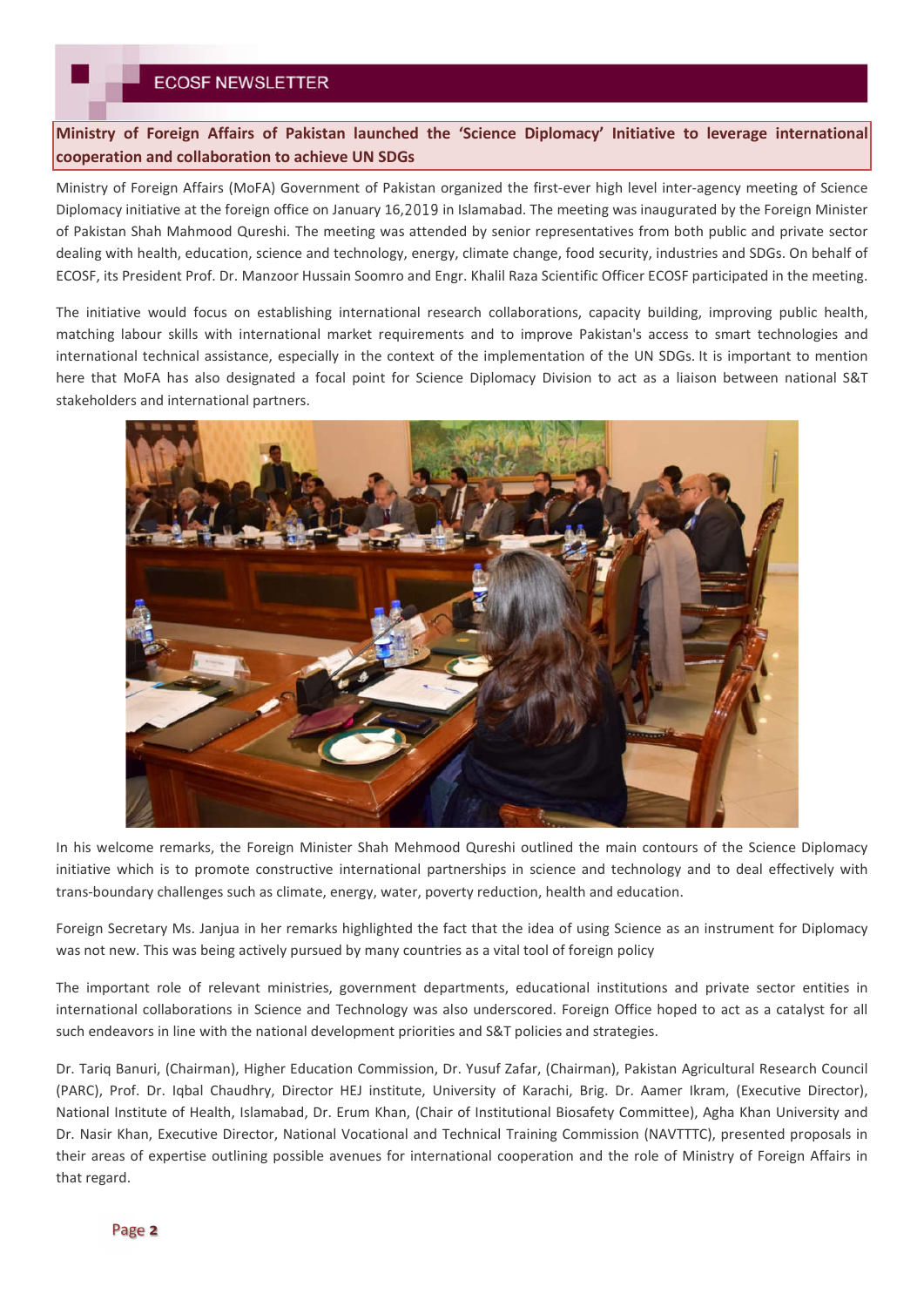**ECOSF participated in a Training Program on 'Gender, Water Management and Climate Adaptation' organized by the IMSciences Peshawar and IHE Delft Institute for Water Education** 



The Centre for Public Policy Research at the Institute of Management Sciences (IMSciences) Peshawar together with International Education for Water Education (IHE), Netherlands coorganised a Tailer Made Training for Water and Climate Change professionals from across Pakistan from January 28 to February 01, 2019 in Islamabad.

The opening ceremony was addressed by Dr. Muhammad Mohsin; Director IMSciences, Professor Margreet Zwarteveen; Head of IHE Delft, Ms. Josephine Frantzen; Charge d'Affairs Embassy of Netherlands, and Ms. Sitara Ayaz; Chairperson Standing Committee on Climate Change. Training attracted a large number of distinguished processionals form the government, academia, media, international organizations as well as the private sector. On behalf of ECOSF, Mr. Khalil Raza Scientific Officer Participated in the five-day event.

Prof. Margreet Zwarteven was the lead resource person for the training. The training covered numerous aspects of water governance, including the trans-boundary water challenges, Integrated Water Management, Public Policy and Politics of Climate Adaptation, and other key topics. Prof Zwarteveen said that climate change and other associated global environmental issues had manifested the fact that all old knowledge, policies and mechanisms had gone outdated and insufficient to cope with the induced matter of water scarcity. Thus there is a dire need to build mechanisms and understanding of the water governance and management concepts in an integrated manner.

### **ECOSF participated in a meeting on Man and the Biosphere (MAB) Programme organized by the UNESCO**

UNESCO organized a meeting on Man and the Biosphere Programme (MAB) on January 4, 2019 at UNESCO office in Islamabad. UNESCO's Man and the Biosphere Programme (MAB) is an Intergovernmental Scientific Programme that aims to establish a scientific basis for the improvement of relationships between people and their environments. The aim of the meeting was to identify the Climate Change Challenges and formulate a formal action plan to work on climate change hazards. The meeting also discussed the conservation of biospheres natural resources.

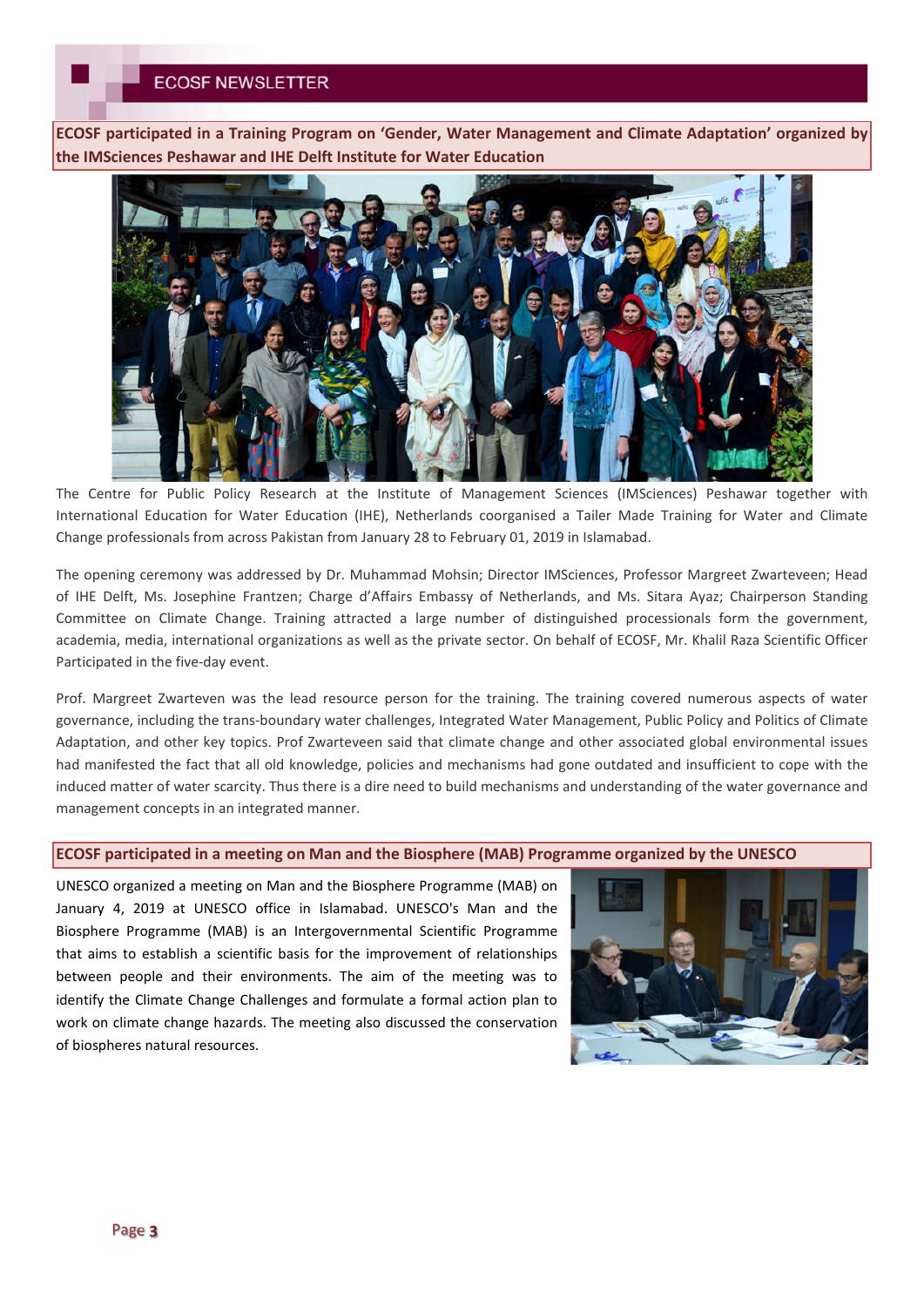# **ECOSF NEWSLETTER**

Ms. Vibeke Jensen, Director UNESCO Islamabad welcomed the participants to the meeting and highlighted the efforts of UNESCO in conservation of natural resources. Dr. Miguel CLÜSENER-GODT, Director, Division of Ecological and Earth Sciences, Secretary, Man and the Biosphere (MAB) Programme presented the detailed outline of Biosphere programs.



President ECO Science Foundation Prof. Dr. Manzoor Hussain Soomro participated and contributed to the discussion in the meeting. Subsequently, the way forward was presented to restore the biospheres and implement preventive measures on emergency basis to be taken to face the upcoming challenges of climate change.

# **ECOSF and PAEC held a meeting to review and discuss on-going collaboration for implementation of IBSE in PAEC School System**

A meeting was held at the Headquarters of Pakistan Atomic Energy Commission (PAEC) on 2 January 2019. The purpose of the meeting was to review the on-going program for implementation of the Inquiry Based Science Education (IBSE) activities in the schools of PAEC in collaboration with ECOSF. The meeting was attended by Prof. Dr. Manzoor H. Soomro, President ECOSF, Maj Gen (R) Ghulam Qamar, Member (Admin) PAEC; Dr. Muhammad Masood ul Hassan, Member (Science), PAEC; Dr. Iftikhar Ahmad, Director (Education), PAEC and Mr. Ghulam Abbas, Assistant Director, ECOSF. Member (Admin) PAEC warmly welcomed the distinguished guests.



After the welcome, President ECOSF briefly introduced the Foundation and its programme. He mentioned that the IBSE programme is a flagship

programme of the Foundation which was launched in June 2015 in ECO region from Astana-Kazakhstan. The programme is successfully run in Pakistan and Iran. He further said that the programme is being expanded in other countries of ECO region. He further said that after meeting with the then Chairman PAEC Dr. Ansar Pervez in 2014, the IBSE program was initiated in PAEC schools in 2015. Since then, the programme is undergoing and expanding successfully.

Member Admin thanked the Foundation and Prof. Soomro in his personal capacity for fostering the IBSE program in PAEC Education System through training of core PAEC teachers as Master Trainers. He delightfully shared that the program is successfully under going in the schools and so far 68 teachers have been trained on IBSE methodology. He further shared that the IBSE methodology is being introduced in more schools of the Commission.

Prof. Soomro appreciated the efforts and dedication of PAEC for continuity of IBSE program and training for more teachers on IBSE. He suggested that the various modules based on local examples and materials should be prepared and the resource centres can be developed for easy access of the teachers and students for the demonstration of IBSE in the class. He further suggested that the PAEC services may be provided to nearby schools for training of teachers. President ECOSF informed the PAEC management that ECOSF is collaborating with Cantt Garrison Schools, thus, the Foundation is willing to utilize the services of Master Trainers of PAEC for imparting training to the teachers of Cantt Garrison Schools. Apart from this, the services of PAEC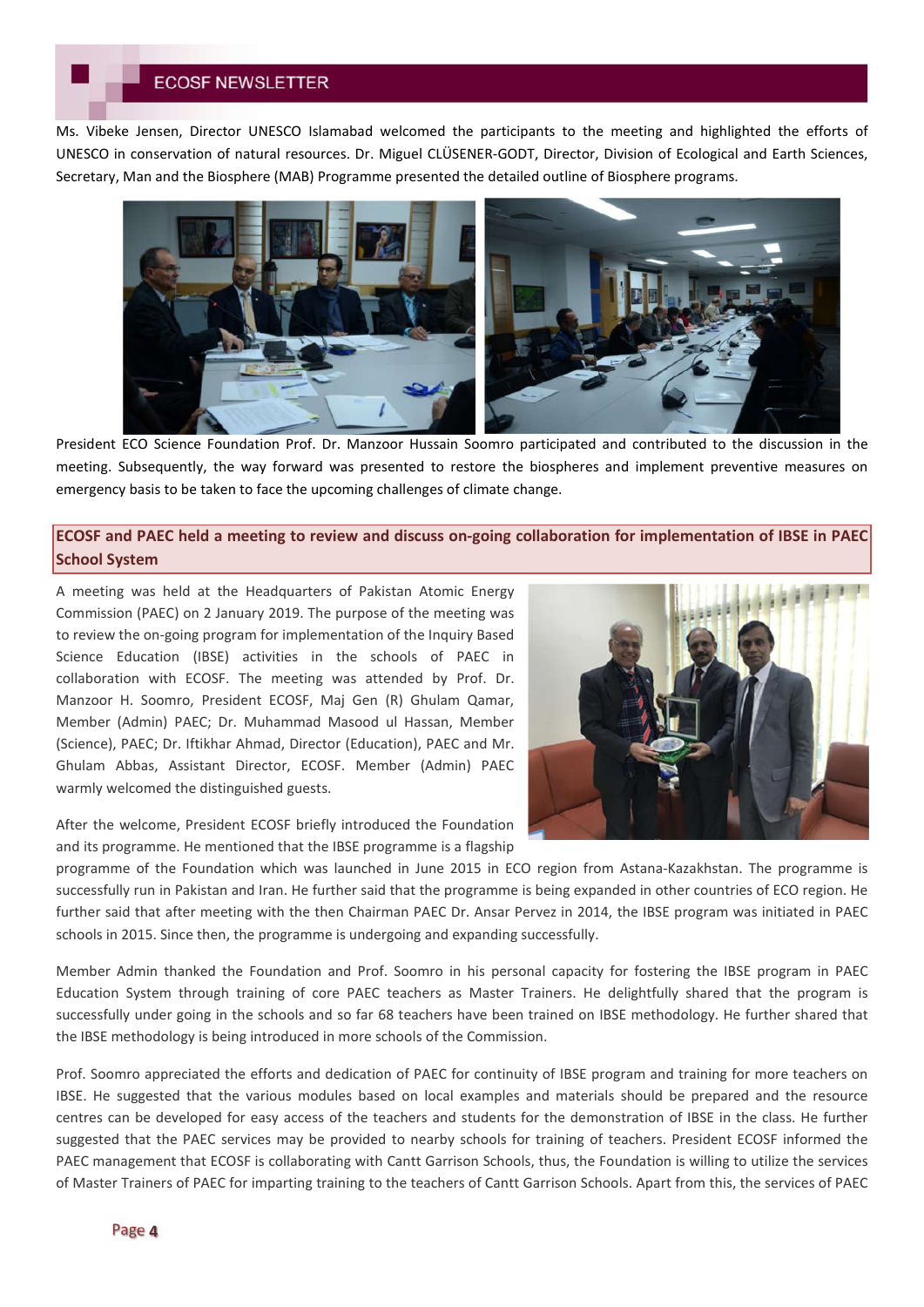Master Trainers can be utilized in ECO region. President ECOSF assured PAEC team for maximum possible support of the Foundation for enhancement of IBSE program in PAEC Education System.

The management of PAEC praised the proposal of ECOSF and agreed in principle. At the end, Member (Admin) on behalf of Chairman PAEC presented shield of PAEC to President ECOSF.

#### **Pakistan Academy of Sciences organized the Popular Science Lecture on Science and Humanities**

Pakistan Academy of Sciences organized a Popular Science Lecture on "Science and Humanities" by Prof. Dr. Sayed Amjad Hussain, Emeritus Professor of Cardiovascular Surgery at the University of Toledo USA on January 8, 2019. A number of senior scientists, academicians, policy makers, students and teachers from different educational institutions attended the lecture. On behalf of ECOSF, its President Prof. Dr. Manzoor Hussain Soomro and Engr. Khalil Raza Scientific Officer ECOSF participated in the meeting.

Prof. Hussain underscored that relentless emphasis on STEM (Science, Technology, Engineering and Medicine) curriculum has resulted in highly competent scientists while lacking the interest or insight into important disciplines of humanities such as the arts, literature, music, history and philosophy. This lack of engagement can be traced back to relative lack of exposure to humanities during college education.



Prof. Hussain discussed the scope of humanities and the array of subjects that constitute the spectrum of humanities. He also gave examples where a literary description of a disease is more memorable and enjoyable than the textbook description. Prof. Hussain concluded that humanities are the stories, the ideas and the words that help individuals make sense of lives and world and in the process make their lives more rich, fulfilling and satisfying.

### **The Delegation led by Science Diplomacy Division of MoFA Pakistan called upon the President ECOSF**

The two member delegation led by Mr. Mohammad Kamran Akhtar, Director General of newly established Science Diplomacy Division at the Ministry of Foreign Affairs (MoFA) along with Dr. Zafar Iqbal, DG Strategic Export Control Division of MoFA, Government of Pakistan called upon the President ECOSF Prof. Dr. Manzoor Hussain Soomro on January 3, 2019. President ECOSF welcomed the delegation and appreciated their efforts for setting up a Science Diplomacy division at MoFA for promotion of international scientific and technological collaboration. Prof. Soomro apprised them that ECOSF has been contributing to various initiatives to promote Science Diplomacy

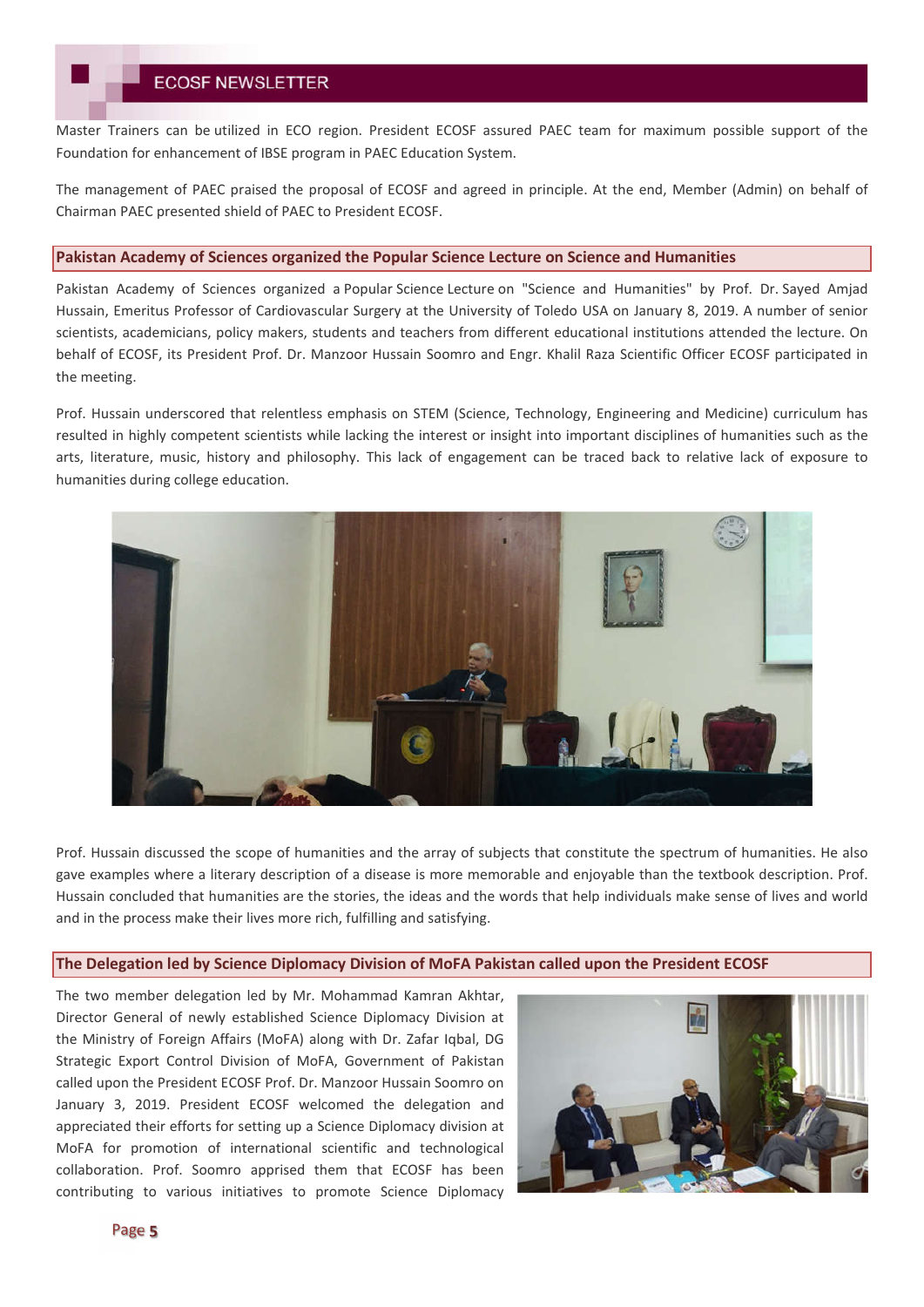among ECO Member and other states. Prof. Soomro also shared various programmes and initiatives undertaken by ECOSF in collaboration with its international partners.

Mr. Mohammad Kamran Akhtar appreciated the contribution of ECOSF for promotion of science and technology in the region. He underlined important role of science in diplomacy and realizing its potential, MoFA has established a Science Diplomacy Division dedicated to promotion of science with its focus on UN Sustainable Development Goals (SDGs). He further shared that in this context, MoFA is set to initiate a dialogue among relevant stakeholders of Science and Technology in Pakistan to seek their guidelines for effective implementation. Mr. Akhtar sought support of ECOSF to provide strategic inputs and he also invited the President ECOSF to participate in its first brainstorming meeting that is scheduled this month. Prof. Soomro assured the delegation the full cooperation and support of ECOSF to contribute to this initiative.

## **Artificial Intelligence Initiative at Pakistani Schools- ECOSF held an Online Meeting with Technology Experts based in Canada, US and Pakistan**

Artificial Intelligence is no longer just contained in science fiction films. It is a part of our everyday lives, realizing the dire need of Artificial Intelligence Learning in our daily lives, an online meeting was held on January 10, 2018 to discuss the way forward to introduce Artificial Intelligence (AI), Machine Learning and Deep Learning at schools in Pakistan. It is worth mentioning that this meeting was facilitated by Mr. Imran Siddiqui, the Consul General of Pakistan in Toronto, Canada and Mr. Mohammad Kamran Akhtar, Director General of ACDIS/Science Diplomacy Division at the Ministry of Foreign Affairs, Pakistan. Other members of the group include Prof. M. Iqbal Chaudhary of ICCBS Karachi, Prof. Sarosh Lodhi- VC of NED Engineering University Karachi, Prof. Manzoor H. Soomro- President ECOSF and other Pakistanis in USA, Canada and Pakistan. Those who joined the online meeting were; Dr. Shamim Sheikh, Dr. Adeel Zafar, Dr. Manzoor Soomro, Ahmed Roowala, Omer J Ghani, and Hassan Syed.

**Mr. Hassan Syed**, Founder and CEO of Bir Ventures USA Ltd., set up an online conference call and moderated the meeting. In his welcoming remarks, Mr. Hassan briefly introduced the impact of Data Sciences in modern age and stressed upon the need for developing a curriculum for introducing in secondary level. Mr. Hassan said they have already developed a curriculum for teaching AI to the university level which will be shared with the members.

**Prof. Manzoor Hussain Soomro**, President ECOSF, highlighted various programmes initiated by the Foundation for promotion of Science and Technology. He also shared that ECOSF in collaboration with many international partner organisations, initiated the Inquiry Based Science Education programme in the ECO region. During the meeting, Dr. Soomro pointed out the need for training of teachers for teaching science subjects at school level and shared with them that the Foundation is running a programme for teachers training in IBSE for STEM and assured his full support to the initiative. He also emphasized on the need for system approach for sustaining the initiative and suggested engagement of school systems rather than single schools.

**Prof. Shamim Sheikh** joined the meeting from Toronto, Canada. Prof. Shamim is the representative of the DIL (Developments in Literacy) Trust, UK, and The Citizens Foundation (TCF) working for the school education in various parts of the country. He pointed out that different organisations and NGOs are working in their capacity to improve the education systems especially at secondary level, but more focus is needed on Artificial Intelligence at school level.

**Dr. Adeel Zafar**, Head of the Executive Department of LUMS, Business School said there is a great potential in the younger society and we need to put focus on the curriculum at the school level to develop cognitive, data driven analysis and decision making approach amongst our students from secondary level. In this context, he suggested while developing the curriculum, we need to first define the scope and level of difficulty in terms of different age groups. Secondly, there should be a defined ladder for migrating from old to new curricula. For this capacity building of teachers training is also very crucial. He also focused on institutions to understand the need and importance of teaching AI to students at school level and identify more partner institutions for this project.